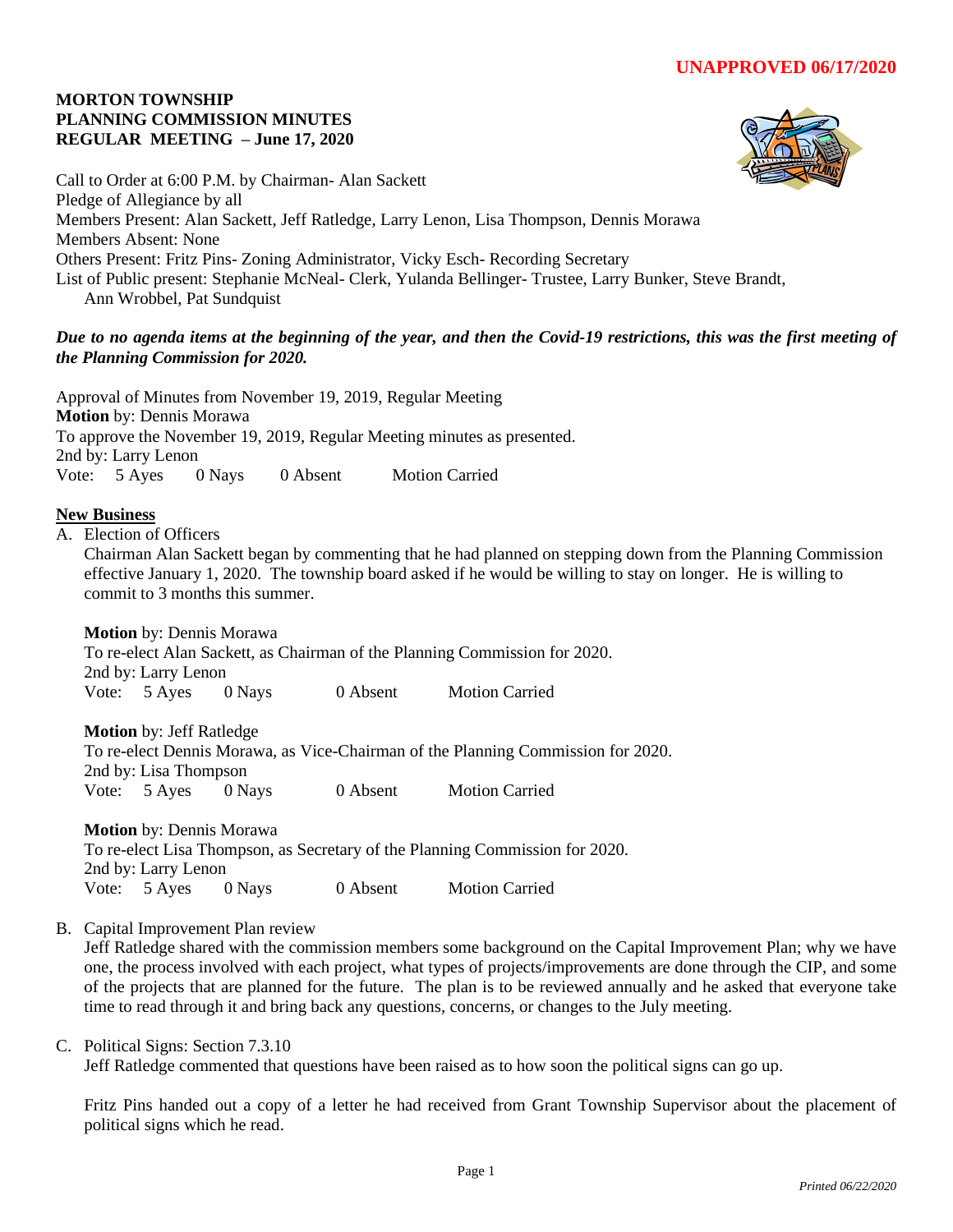Discussion by the commission members to follow included:

- Fritz Pins commented that our ordinance does not allow signs to be placed in the road right-of-way and people have asked why they are not being removed.
- Jeff Ratledge commented that the township board had previously looked at the issue of real estate signs in the road right-of-way and the concerns of the township board, that the signs encourage business in the area and draw people to the community to see where homes are for sale.

Comments from public in attendance:

- Larry Bunker asked how you can allow political signs to be placed in the road right-of-way, but not real estate signs.
- Stephanie McNeal commented that we want to encourage economic development. How can we allow one to happen and not the other?
- Steve Brandt referenced the minutes for the Planning Commission meeting of November 19, 2019, where the topic of the real estate signs was addressed under Old Business.

Alan Sackett read Section 7.3.10A – Political Signs, which states in #2, that the signs shall not be in the road right-ofway.

Dennis Morawa read Section 7.3.10B – Real Estate Signs, which states is #2, that the signs shall not be in the road right-of-way.

Jeff Ratledge read the section from the November 19, 2019, minutes that was referenced by Steve Brandt.

Fritz Pins asked for direction (instructions) from the commission as to what they want him to do about the signs in the road right-of-way; should he start removing them or not.

Upon further discussion the commission members recommended that Fritz do the following:

• Send a letter to all with signs in the road right-of-way informing them that the ordinance does not allow and that they have 10 days to remove or they will be removed.

## D. Building size on lots.

Fritz Pins expressed concern about pole barns:

- That are being built with lofts in them where plumbing has been added and the building becomes a cabin instead of a storage building.
- In other communities they have put a limit on the height.
- Casey Smith (Canadian Lakes) has shared with him that she has been getting applications for them.
- Do we want huge buildings on small lots?

The commission members asked Fritz if our ordinance is good enough to manage it and do we have the right ordinance in place. Should the ordinance be changed to only allow one story?

The commission members asked Fritz to look into the issue further and bring back his findings to the next planning commission meeting.

#### **Old Business**

A. Travel Trailers

Fritz Pins shared with the commission members a letter he had received from a resident concerned about the amount of camper trailers appearing on WSSL Drive.

Fritz explained about travel trailers and the permits needed, or not needed, with what our ordinance states right now.